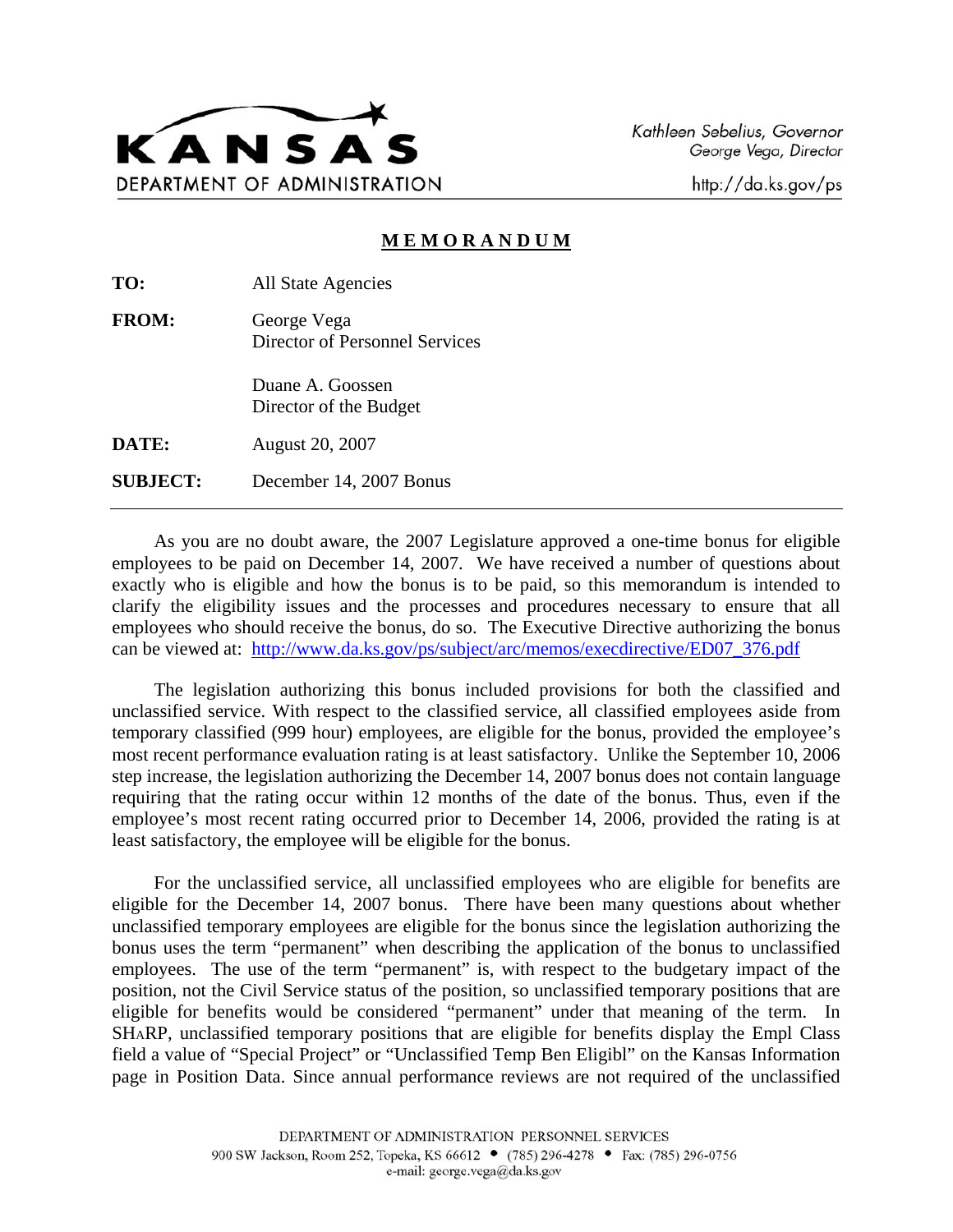service, an unclassified employee does not have to have a performance rating of at least satisfactory in order to receive the December 14, 2007 bonus.

The legislation authorizing the bonus also contains no language or limitations with respect to an employee's date of hire or length of service. So, similar to the process utilized with respect to the September 10, 2006 step increase, if an agency believes that a probationary employee in the classified service who has not yet received a performance review rating is performing satisfactorily, the agency should give the employee a special evaluation with a rating of satisfactory in order to be eligible for the December 14, 2007 bonus. This means that employees in the classified service who have not yet attained permanent status may receive the bonus.

In providing a rating to a probationary employee for this purpose, an agency may simply fill out the first page of the review form, with the rating box checked and appropriate signatures included. Agencies can even include notes indicating that the rating is being provided solely for the purpose of eligibility for the December 14, 2007 bonus if they so choose.

There is, however, one restriction with respect to length of service for employees receiving the bonus, and this applies to both classified and unclassified employees. Since the December 14, 2007 paycheck is for work that was performed during the November 18 – December 1 pay period, employees whose start date is November 18, 2007, or later or who are not in pay status for at least one day during the November 18 – December 1 pay period will not be eligible for the bonus. However, employees on extended medical or military leave are eligible for the bonus. For these employees, you must enter a return from leave of absence in SHARP Job Data on or before Sunday, November  $18<sup>th</sup>$  with a return from leave effective date of 11/18/07. You will then return them to a leave of absence effective 11/19/07 in SHARP Job Data.

Another provision that will apply to both classified and unclassified employees is that the legislation authorizing the bonus provides that employees working less than full-time are to receive a pro-rated portion of the bonus. This determination will be made based on the percentage of FTE indicated in the FTE field on the Specific Information page of SHARP Position Data as of November 18, 2007. For those employees on extended leave, the percentage will be the percentage of FTE that is in place as November 18, 2007, or at the time the employee was placed on leave of absence, whichever is more recent. We would encourage all agencies to check this percentage for your employees to make sure that it is accurate.

The last clarification regarding the December 14, 2007 bonus is with respect to the amount of the bonus for unclassified employees. The legislation authorizing this bonus states that bonuses to unclassified employees are to be paid from a bonus pool, implying that the amount of the bonus could vary amongst unclassified employees. However, it is the decision of this administration that for all Executive Branch agencies, each eligible unclassified employee is to be paid \$860 (prorated for those employees who work less than full-time), just like their fellow employees in the classified service.

This bonus will have an impact on employees' regular rate for those employees who have recorded overtime since June 17, 2007. The adjusted regular rate (or FLSA rate) is used for the